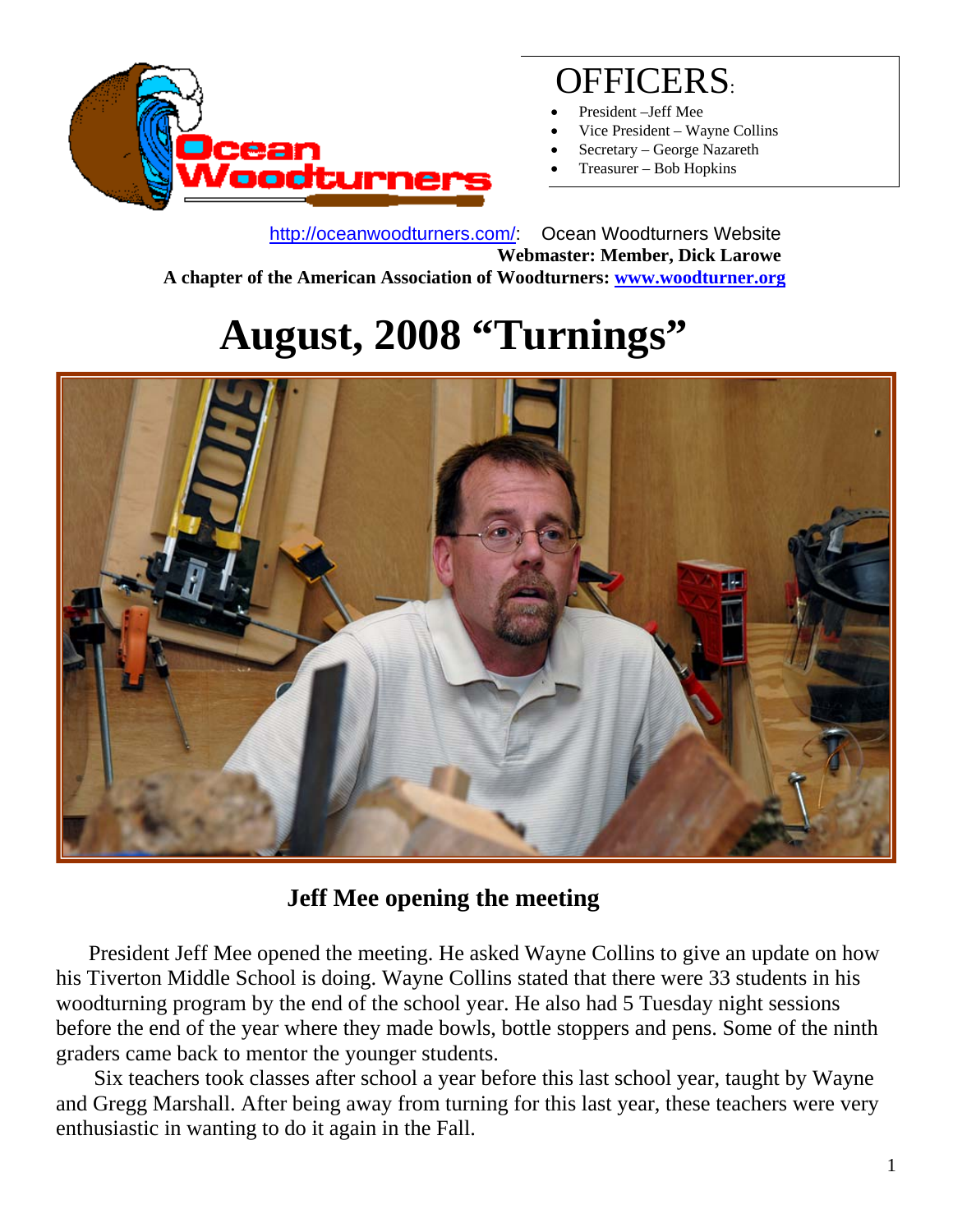Wayne hopes to start teaching again in the middle of September. He may have an advanced class and a beginners class. He also is planning to write another grant proposal to the AAW.

Plans for the Craft Show have already started.

 If they get a good portion of the large Sycamore tree that Bob O'Connor is harvesting, they will be turning green wood also when the school year begins.

 Jeff Mee announced that our Raffan Demo went well with 62 people attending. We lost only \$120.00. He also noted that the secretary received many compliments from the members of the other clubs who attended.

 Larry Dunklee stated that we auctioned off a Raffan bowl from the Demo for \$47.00. He said that he matched that amount and donated it to the Hershey Medical Center of Penn State College of Medicine.

 Larry Dunklee announced that there is still more room for turnings to be displayed at the North Kingstown Free Library.

 Bob O'Connor brought to the meeting a huge, about 12 inch thick cross section, of that Sycamore tree taken from quite high up on the trunk. It is hard to imagine just how big this tree really was. The following Saturday, July  $19^{th}$ , a group of our members is going to collect a great quantity of pieces from this large Sycamore. Most of this wood will be donated to the two school woodturning programs we support, so Wayne Collins' group will be receiving some. See the two pictures on the bottom of the last page of the newsletter.

 Jeff said there was no demonstration planned for this evening, so the rest of the meeting would be devoted to a general discussion with the members in attendance.

Jeff thought that we should be thinking about how we can help Woodcraft for all the benefits they give us. Nothing was decided, but we all should be thinking about this subject.

 Larry Dunklee suggested that we could turn some small bowls for the Make a Wish Foundation.

 Angelo Iafrate said that the past AAW Symposium did not meet expectations. They were hoping for 2200 people and only 1600 showed up, so the event was a financial loss. Angelo also said that Bill Hunter gave a talk on how he became successful. This talk was given in an auditorium, and was very well received by those in attendance. Angelo also noted that a National Symposium should be more than just a place where you watch woodturners make woodchips.

 Peter Sylvestre mentioned that the Hamilton House in Providence wants to resurrect its woodworking and woodturning programs which have been inactive for quite a few years. He was wondering if the Ocean Woodturners could assist in bringing this program back, even if it was on a part-time basis.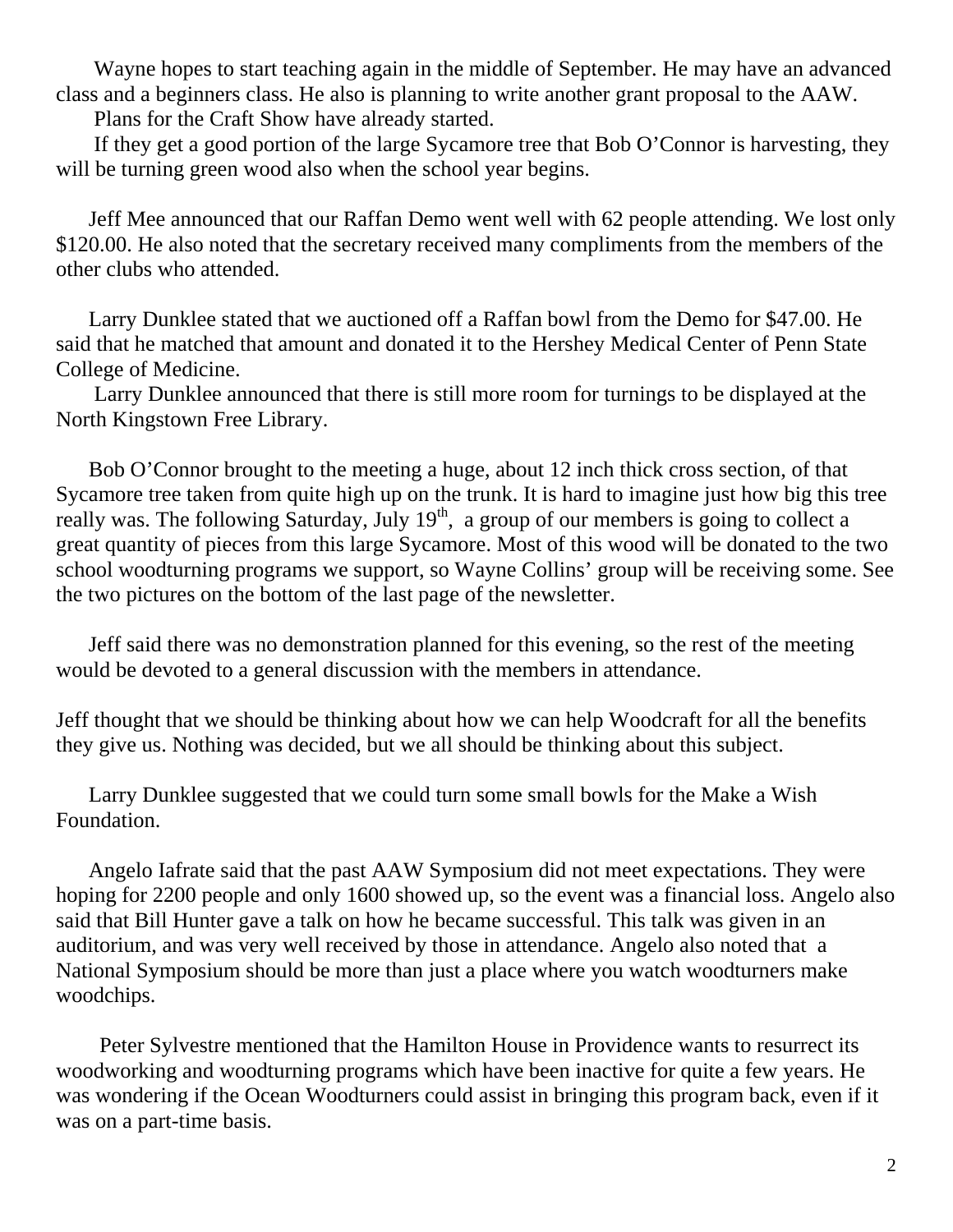John Chakuroff brought a copy of the Smithfield Magazine where he was featured in a 2 page article, with photos, about his woodworking and woodturning skills.

 A discussion was held about whether the Ocean Woodturners should offer locl demonstrators coming to demonstrate at our club, an honorarium to cover their gasoline costs to get to our meeting.

 A motion was made and passed that the "President will decide whether an honorarium is offered to demonstrators"

Angelo Iafrate ran a \$5.00 raffle for 2 lidded boxes, followed by a wood raffle.

A new member, Sky Snedeker, joined the Ocean Woodturners this evening.



**Bob O'Connor discussing the Sycamore slab**